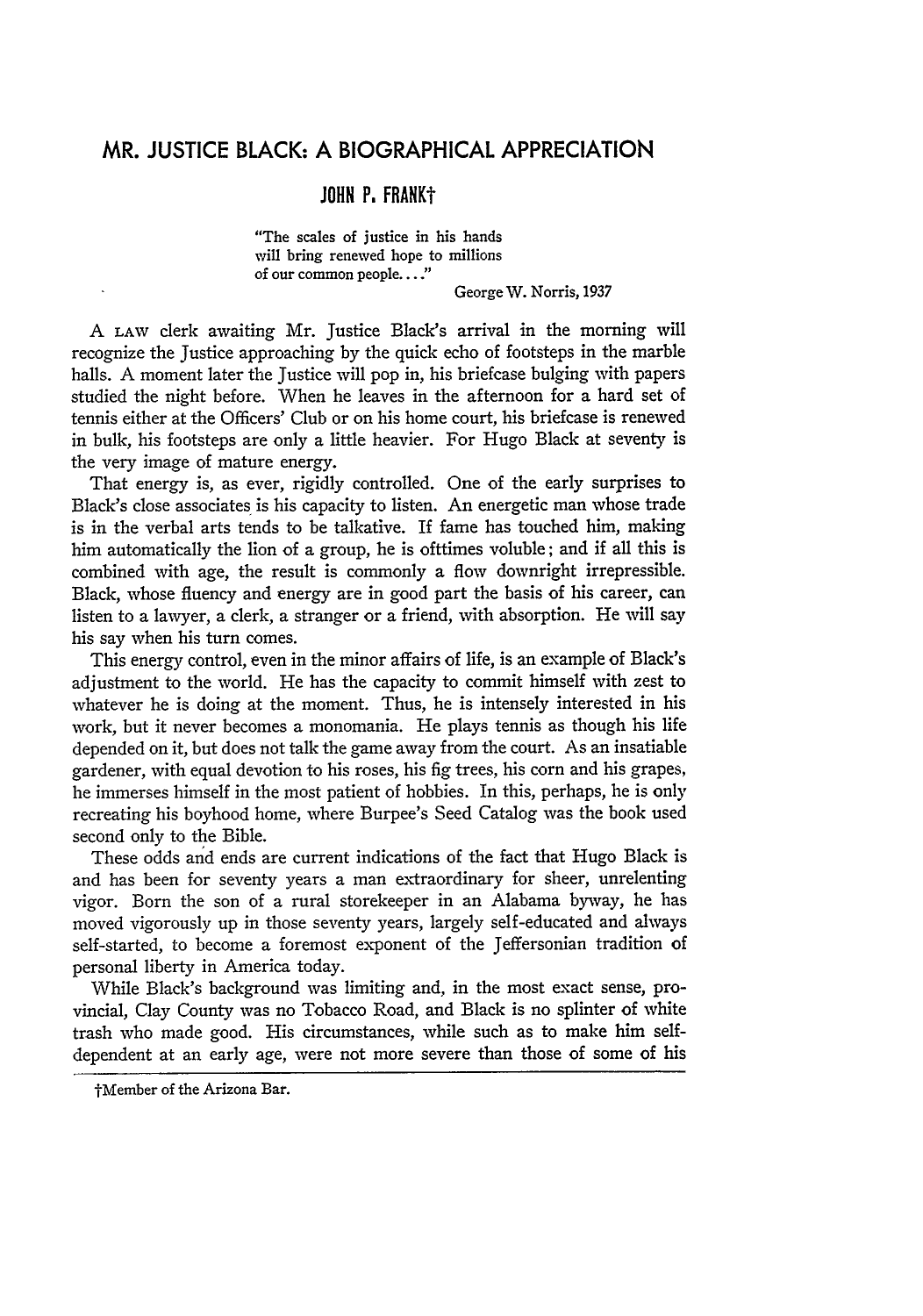colleagues on the Bench. Indeed, his affectionate and easy relationship with his present Chief Justice may rest in part on the circumstance that each has come up the ladder from approximately the same rung, and has been unspoiled by the ascent. One trace of this climb is his continuing desire to help others along the road: his choice of law clerks is frequently dictated more by considerations of whom he can help than of who can help him.

As a boy, he led the normal life of an Alabama villager, and did the usual odd jobs. His later skill with words may have been foreshadowed by the fact that he was a better odd-hour typesetter at the local printshop than he was a cotton-picker. In this atmosphere, he learned politics, absorbing his first impressions when the Populists and William Jennings Bryan were seeking the vote.

After a touch of high school-type education at an institution glorified by the name of Ashland College, and following a dab of medical training, Black went to the University of Alabama Law School at the age of eighteen. It was not his first choice-he would have preferred to enter a liberal arts course, but the University found his credits inadequate. He went to law school, in short, because he was too poorly educated to go anywhere else. As one of his professors put it, Black "had the most to learn" of anyone in the school. He learned a good share of it, making the small school's honors list.

After a brief try in Ashland, where a fire in his office put an end to his efforts to get rich on fifty-cent fees, he moved to Birmingham, broadened his acquaintance by joining every organization that would take him, and began a general practice. In a few years, he was judge of a criminal court of petty jurisdiction, a post that began to give him his extraordinary insight into criminal law enforcement. A term as prosecuting attorney did much to complete the job.

The result is that when Black writes on criminal procedure, he has seen what he is talking about. Habeas corpus or bail? When Black took over the prosecutor's desk, the Birmingham jail was full of people being held indefinitely awaiting trial and meanwhile earning extra food fees for a rapacious sheriff. Black cleaned out the crowd and learned from observation the meaning of a speedy trial. Third degree? Black obtained his first touch of national noticeand some local criticism-when he broke up the third degree practices of the law enforcement authorities in Bessemer, Alabama, where it was not uncommon to tie a Negro to a door and lash him with a belt buckle until he confessed.

Doubtless Black thought back to those Bessemer days when he wrote *Chambers v. Florida,'* his eloquent condemnation of investigation by abuse. In that case four Florida Negroes had been sentenced to death on confessions obtained by procedures scarcely calculated to give them credibility. For the United States Supreme Court, Black concluded:

"No higher duty, no more solemn responsibility, rests upon this Court, than that of translating into living law and maintaining this constitutional

1. 309U.S.227 (1940).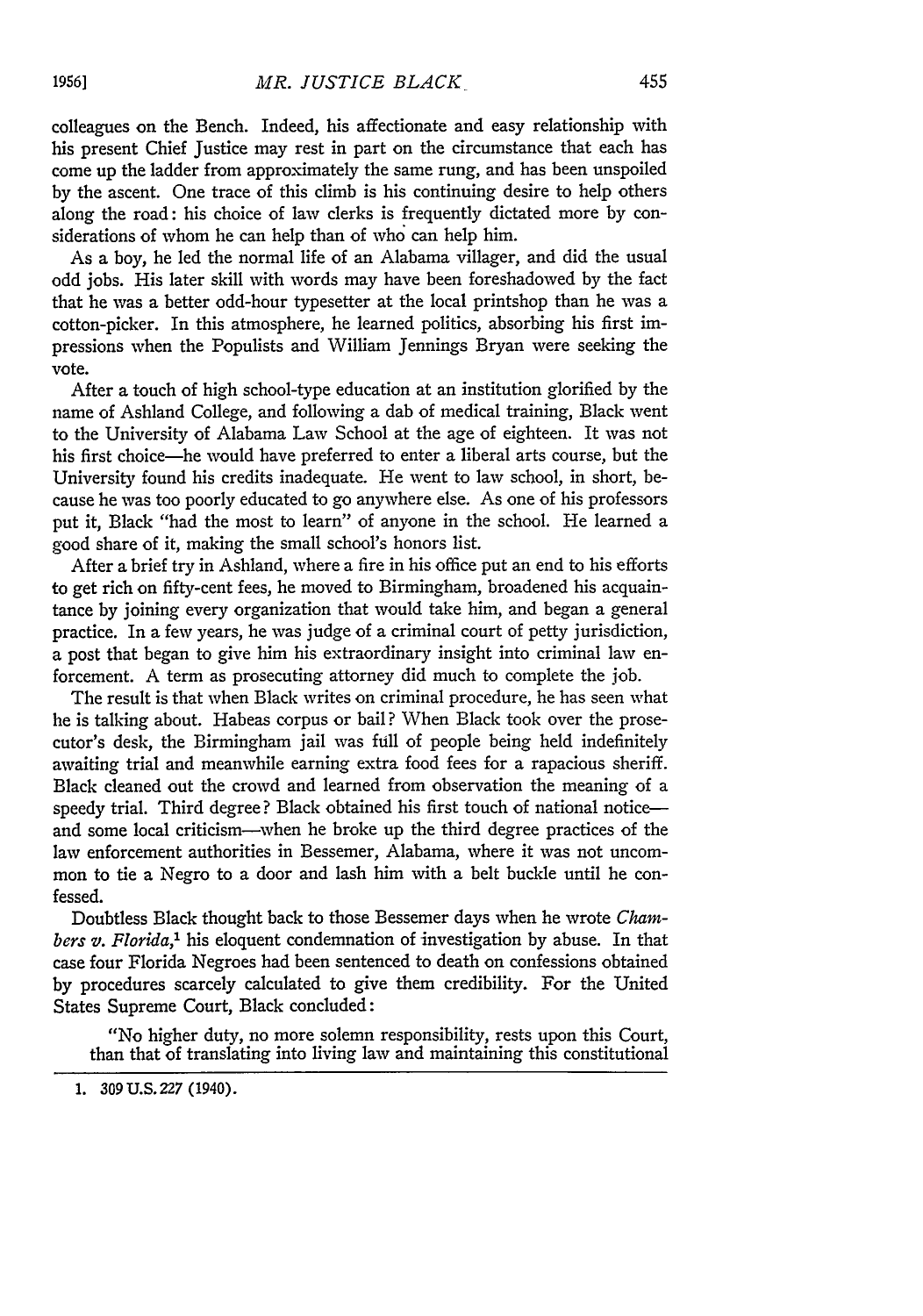shield deliberately planned and inscribed for the benefit of every human being subject to our Constitution-of whatever race, creed, or persuasion."<sup>2</sup>

The *Chambers* case was in 1940. Twenty-five years earlier, Black had prepared a grand jury report on the Bessemer outrages which concluded:

"Such practices are dishonorable, tyrannical, and despotic, and such rights must not be surrendered to any officer or set of officers, so long as human life is held sacred and human liberty and human safety of paramount importance."

In Birmingham, Black learned the practical ways of sympathy for the unfortunate. A Negro who created a disturbance because of marital troubles might get off with a lecture on happy marriage from the young bachelor judge, but an old fraud who sold high-priced "charms" to the Negroes got full penalty. In his later role Black prosecuted a coal company that deprived its employees of fair pay by shortweighting them; and he put pressure on insurance companies to keep them from obtaining premature releases from injured employees. Still later, as a Supreme Court Justice, Black was to strive to make such releases less attractive to those who obtained them;<sup>3</sup> but it is doubtful whether he has to this day brought his brother Justices to share to the full his feelings.

An Army interlude in World War I started a ten-year interruption in Black's office-holding career. When he came back, a captain experienced in battle only on the parade grounds of an Oklahoma training camp, he settled down to the business of building a practice, making money and taking a wife.

At all three he was a success. The greatest success was his marriage to Josephine Foster, a Birmingham girl of good family, great vivacity and extraordinary charm. The home she made for her husband and their three children was a sanctuary from the political battles of the years to come, and in later days her table sparkled with some of the gayest, as well as some of the best, conversation in Washington. Her death four years ago was the darkest hour in these seventy years.

Black's postwar practice boomed. As a jury lawyer, Black was one of the small circle of unequalled great who by the standards of that time and the damage limitations of that place are comparable to Belli today. Between 1919 and 1928, Black's firm had over one hundred cases in the Alabama Supreme Court, mostly for injuries, and Black's biggest task was to hold the judgments he had induced juries to give. Fifty thousand dollars for an injured railroad worker was cut to thirty thousand by the court, and twenty-five thousand for an eye injury dropped to six thousand on review. As the Alabama court observed in one instance, Black had fully demonstrated "his ability to eloquently present the cause in the most forcible manner."

Black as a jury lawyer was no poseur given to chuckling in his office at, for example, the jury who the Alabama Supreme Court said had "been rather too

*<sup>2.</sup> Id.* at 241.

<sup>3.</sup> See the succeeding article, Green, *Jury Trial and Mr. Justice Black,* 65 YALE L.J. 482,491 (1956).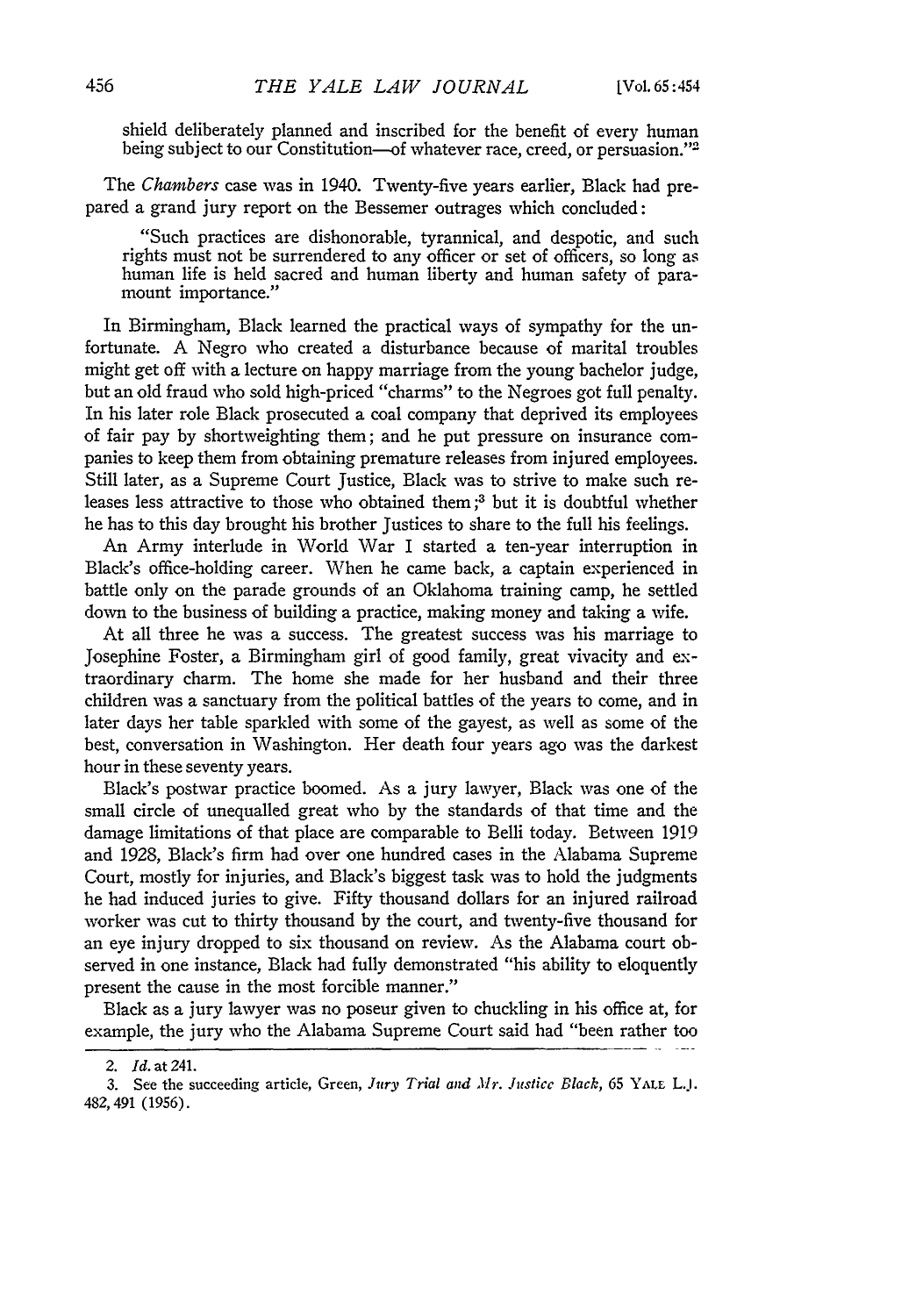liberal with the money of the defendant." The sincerity that was part of his stock in trade was genuine: in his eyes tort juries were instruments of justice too often frustrated by judges. He brought to the Supreme Court a determination to free juries of these limitations, and almost certainly he has done more than any other man to restore to juries in the twentieth century some of the freedom they had in the nineteenth.

The jury controversy bubbles quietly in the Supreme Court, unmarked by the flashing sensationalism of such problems as race relations or free speech, in which individual cases can be monumental. But Black's interest has caused the Court to take up a far greater portion of the Federal Employers' Liability Act and other federal jury cases than before; and today in both federal courts and state courts following the federal lead, there is much more jury latitude than twenty years ago.4 He himself, although he has not quite denied that the judge can *ever* take a case from a jury or set aside a jury verdict, at least has not seen a case during his almost twenty years on the Court where this was properly done. To him, the Seventh Amendment is as much to be honored as any other constitutional provision:

"The call for the true application of the Seventh Amendment is not to words, but to the spirit of honest desire to see that constitutional right preserved. Either the judge or the jury must decide facts and, to the extent that we take this responsibility, we lessen the jury function **....** As for myself, I believe that a verdict should be directed, if at all, only when, without weighing the credibility of the witnesses, there is in the evidence no room whatever for honest difference of opinion over the factual issue in controversy. I shall continue to believe that in all other cases a judge should, in obedience to the command of the Seventh Amendment, not interfere with the jury's function."<sup>5</sup>

By 1926, Black could afford financially to run for the Senate. After a gruelling race against three candidates, each of whom had far more money and organized support than he, Black was elected. The keys to victory were two: Black's own background and views gave him a genuine appeal to the common people of the state that no other candidate could equal; and his endless vigor took him out among the voters at a pace no other candidate could follow.

As a campaigner, Black was rough and direct, making a straight class appeal to the common man as one of their own. He stressed his Clay County origins, his absence of railroad, power company and corporate connections. He was, in fact, as he said, the "candidate of the masses." As one weekly paper put the spirit that elected him, "he knows better how to sympathize with the common people."

Black campaigned for full public use of Muscle Shoals and for prohibition enforcement. He never, despite a short previous dalliance with the Klan, later sensationalized, followed the Klan's line. It supported two of his opponents in the 1926 race, and after his later alliance with Catholic Tom Walsh in the

<sup>4.</sup> See, generally, Green, supra note **3.**

<sup>5.</sup> Galloway v. United States, 319 U.S. 372, 407 (1943) (dissenting opinion).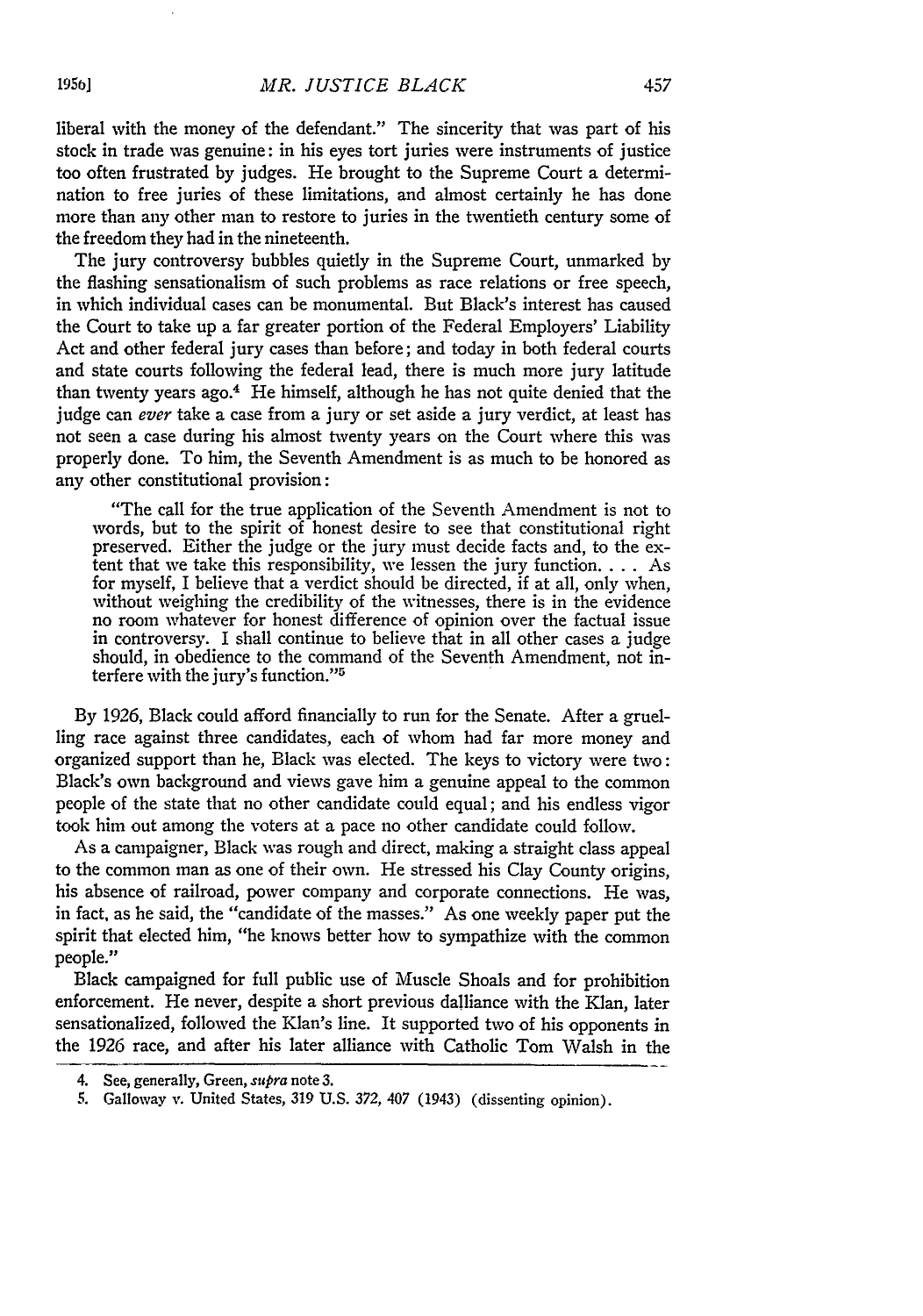Senate, his support of **Al** Smith in 1928, and his opposition to the Klan's idol Tom Heflin in 1930, the Klan was his flat enemy in the re-election campaign of 1932.

Black's support of public power and fertilizer production at the Shoals was popular in Alabama, particularly in the northern portions of the state, and his prohibition stand was that of most Alabamans. Both personally and politically, his prohibitionism was ardent. Black's own family had seen vivid evidence of the evils of drink during his boyhood. While time has brought him to believe that drinking cannot be stopped by statute-and, indeed, he now takes one drink a day himself at a doctor's suggestion, though with no perceptible pleasure-he doubtless still regrets that this is so. Of the noble purpose of the great experiment, he has never had any doubts.

Once in the Senate, Black set out to educate himself. He was, it must be remembered, still an essentially uneducated man, with little better than a bad high school training. The Senate became his university; George Norris and Bronson Cutting, two of his professors; and the Library of Congress, his bookshelf. Today the *Annals* of Tacitus are at his fingertips, his many-volumed Livy is thoroughly marked with his jottings, and evidences of Macaulay crop up again and again in his opinions. Such self-education took great effort, and left no time for idle occupancy of the Senate floor. As the Mobile Register put it, "Alabama makes a good senatorial average, with one senator [Heflin] talking incessantly, and one not at all."

In ten senatorial years, spanning the transition from complete Republican dominion under Coolidge and Hoover to the peak of New Deal ascendancy, Black became an established leader of the most militant liberal group. The Senate of the United States is a co-operative body, and it is rare that one senator can fairly claim total credit for any one accomplishment. Black would certainly not do so. But he played important roles in three major New Deal measures:

1. The establishment of the TVA, in which Black was an effective lieutenant of George Norris.

2. The adoption of the Public Utility Holding Company Act of  $1935$ <sup>6</sup> the Wheeler-Rayburn Act-which almost certainly would never have succeeded without the Black lobby investigation. That investigation made him a nationwide sensation as he revealed the almost incredible devices of the utilities opposing the bill, including forged telegrams and petitions, bribes, and million dollar advertising campaigns which extended to direct corruption of newspapers. The backlash of this investigation made Black one of the most hated of the New Dealers as well as one of the most effective. He became the *bete noire* of the Hearst press, particularly as his investigations went on into the Liberty League in 1936. Raymond Clapper wrote in 1935, "If the death sentence finally goes into the utilities bill, it will be another notch in the gun of Hugo Black."

<sup>6. 49</sup> STAT. 803 (1935), **15** U.S.C. §§ 79-79z-6 (1952).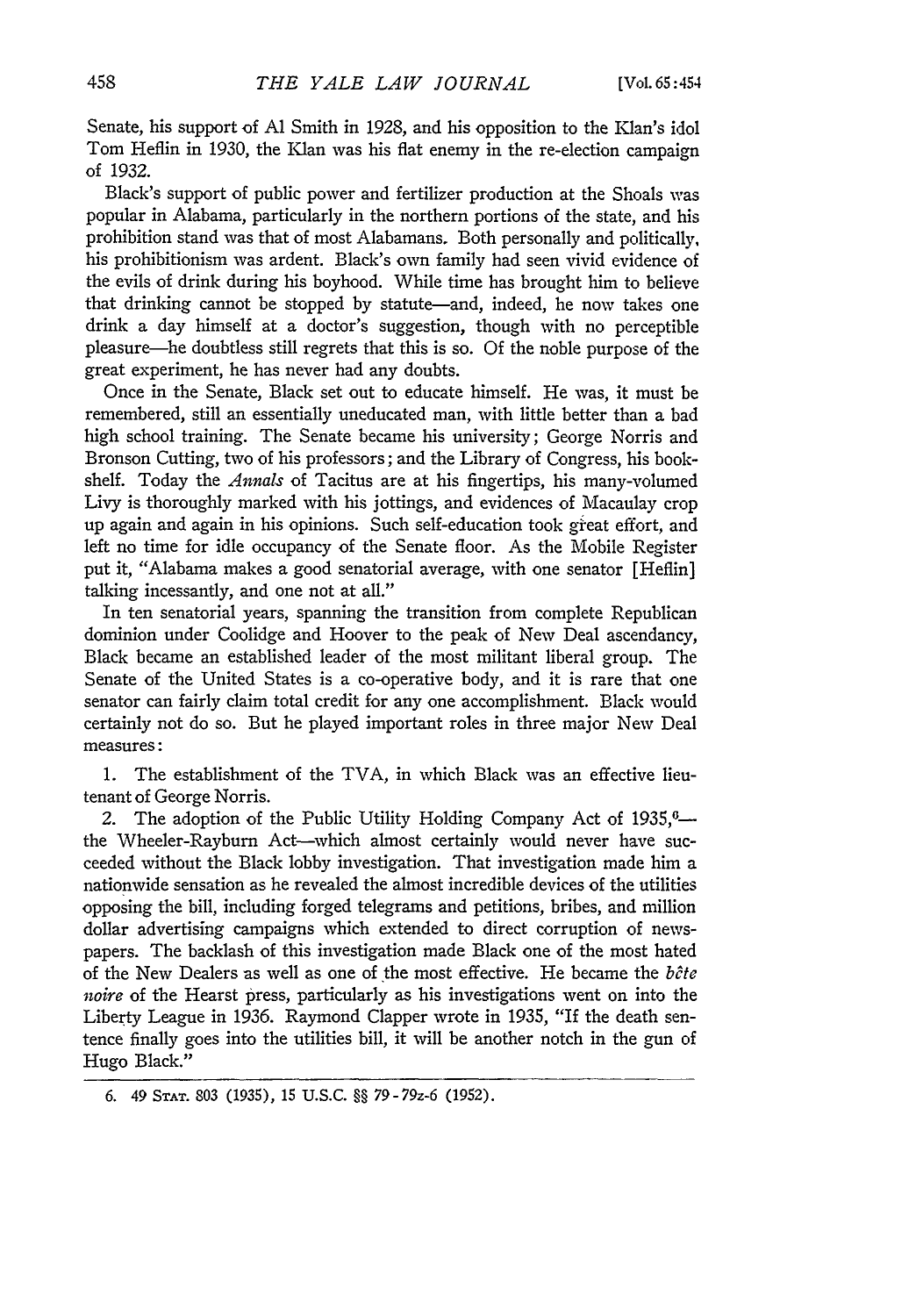3. The enactment of the Wage-Hour Act of 1938,<sup>7</sup> which, while it passed after Black's Supreme Court appointment and is the product also of many other hands, was a direct result of his years of agitation for a thirty-hour week bill. Black, greatly influenced by the English economist G. D. H. Cole, and himself a thorough student of European social legislation, had long campaigned against low Southern wages. To him, the once dominant Southern viewpoint that wages of eight cents to twenty cents an hour were among blessings of God to the South was "indefensible. I do not believe our civilization requires any such sacrifice on the part of any large percentage of our people."

Today there are few who would doubt that the TVA and the Wage-Hour law are fundamental to the prosperity of the South; and the passing of the Insulls and the Hopsons of the holding company era is mourned by none. Black was a significant member of the team that wrought these accomplishments. In the Wage-Hour fight he was forced to proclaim that he was as good a Southerner as the best of them, with as great a loyalty to Dixie and with as many ancestors in the Civil War. The event proves that he saw his region's interest truly. Another twenty years may show that in his persistent opposition to segregation he was equally foreseeing the eventual welfare of the southeastern states, which he unashamedly loves and in which he spends as much as possible of his life.

On the evening of August 11, 1937, Senator Black went to the White House at the request of the President. It had already been quietly intimated to him by his friend and colleague then and now, Sherman Minton, that the President would offer Black the Supreme Court vacancy created by the resignation of Willis Van Devanter. The next day President Roosevelt sent the name of Hugo Lafayette Black to the Senate.

No one could say that it was, in the superficial sense, a popular appointment. The Court-packing fight had just been fought and lost, with Black supporting the President every inch of the way. Today the Supreme Court no longer has the force of the conservative-controlled organs of public opinion solidly behind it, but in 1937 the Court was the last stronghold of the political and economic forces that had been repeatedly defeated at the polls. From the viewpoint of the vehicles of opinion that these forces controlled-vehicles that already had every reason to hate Black-the President's attack on the Court had been as sacriligious as an attack on a Vestal Virgin might have seemed to a Roman. Now that one attack had been fought off, to get Black on the Court would be to lose everything that had been saved-a thought that almost certainly occurred to the President, with reverse twist, when he made his selection.

And so no one ever took the Bench with a worse press. But there were occasional contrary notes. The labor unions the country over were for Black. Even the Canadian delegation at a boilermakers' convention asked the privilege

**19561**

**<sup>7.</sup>** Fair Labor Standards Act of 1938, *52* **STAT.** 1060, 29 U.S.C. §§ 201-19 (1952).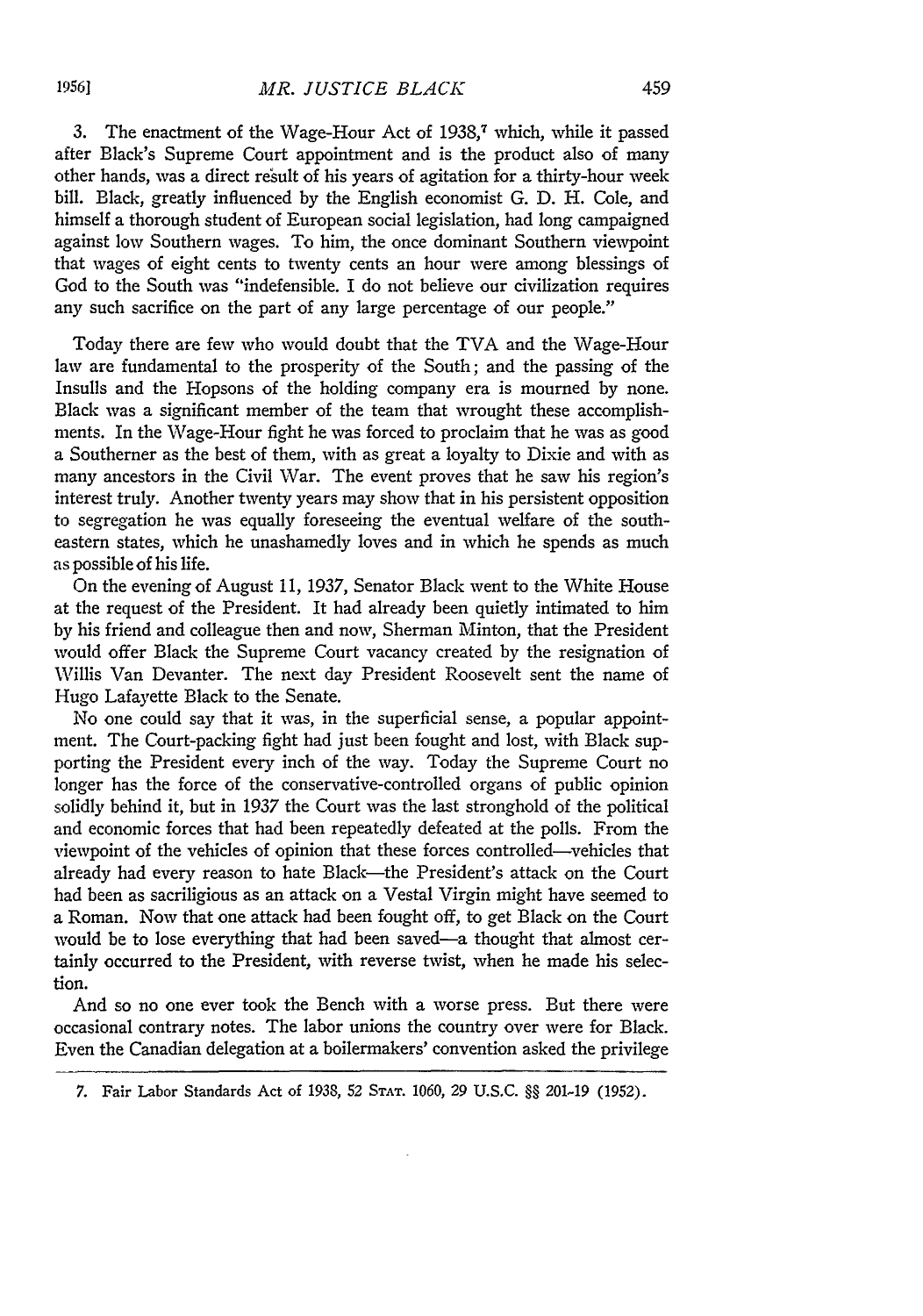of recording their "faith and confidence" in the Justice. George Norris, long since the grand old man of American liberalism, said:

"He is a worthy representative of the common people. He understands their hopes and ambitions, and their liberties in his hands will be safe."

It is now almost twenty years later, and we can begin to measure the validity of the Norris forecast. Has Black been a worthy representative of the common people? The concept is mystical, and necessarily the measure must be subjective; different generations may give different answers. But there has been time enough since 1937 for some perspective to develop. We can now dimly perceive that the thirties were the climax of an American revolution with deep roots; that the enemy to be overthrown was economic anarchy; and that the insurgents were the farmers and industrial workers of the country, in particular, seeking to take over the management of the nation's economy. Hugo Black was one of the captains of that revolution; he was a strong force in it. And he, of those in the New Deal tide who reached the Bench of the Supreme Court of the United States, was the one who most clearly in personal origins and career was himself a true part of the farmer-labor movement.

On the Supreme Court, Justice Black has been a consistent, year-in and year-out representative of the economic aspirations of the common man. This does not mean that in particular cases his judgment has necessarily coincided with immediate group interests; other values sometimes conflict. A notable example was his *Bethlehem Steel* decision,<sup>8</sup> which left to Bethlehem some high**ly** inflated gains of World War I, but in so doing precipitated the more rigorous profit controls of World War II. Similarly in the *Steel Seizure* case,<sup>9</sup> his conclusion that the President might not seize private property in peacetime was, in the immediate situation, to labor's disadvantage; yet in a longer view it is approximately as much a protection to labor as it is to all other groups. But the overwhelming bulk of Black's decisions on economic matters, within such real limits of policy as there are in the business of judging, are about what the great mass of Americans (at least in the thirties) would have wanted if they could clearly have understood the stakes. Black has well understood their "hopes and ambitions" in the antitrust and other trade regulation, the labor, and the agricultural matters before the Court.

More important, in his hands, as Senator Norris said, their liberties have been safe. The greatest single problem raised **by** the creation of a welfare state has been that a state aggressive enough to regularize the economy may also be aggressive enough to regularize human thought, or advocacy, or behavior in areas that, in the earlier American tradition, were none of the business of the state. A clear example is the application of the commerce power to vitalize labor unions followed **by** the extension of regulation to control the views of their officers. Many a conservative of the 1930's predicted that personal liberty

**<sup>8.</sup>** United States v. Bethlehem Steel Corp., **315 U.S.** 289 (1942).

**<sup>9.</sup>** Youngstown Sheet & Tube Corp. v. Sawyer, 343 **U.S.** 579 (1952).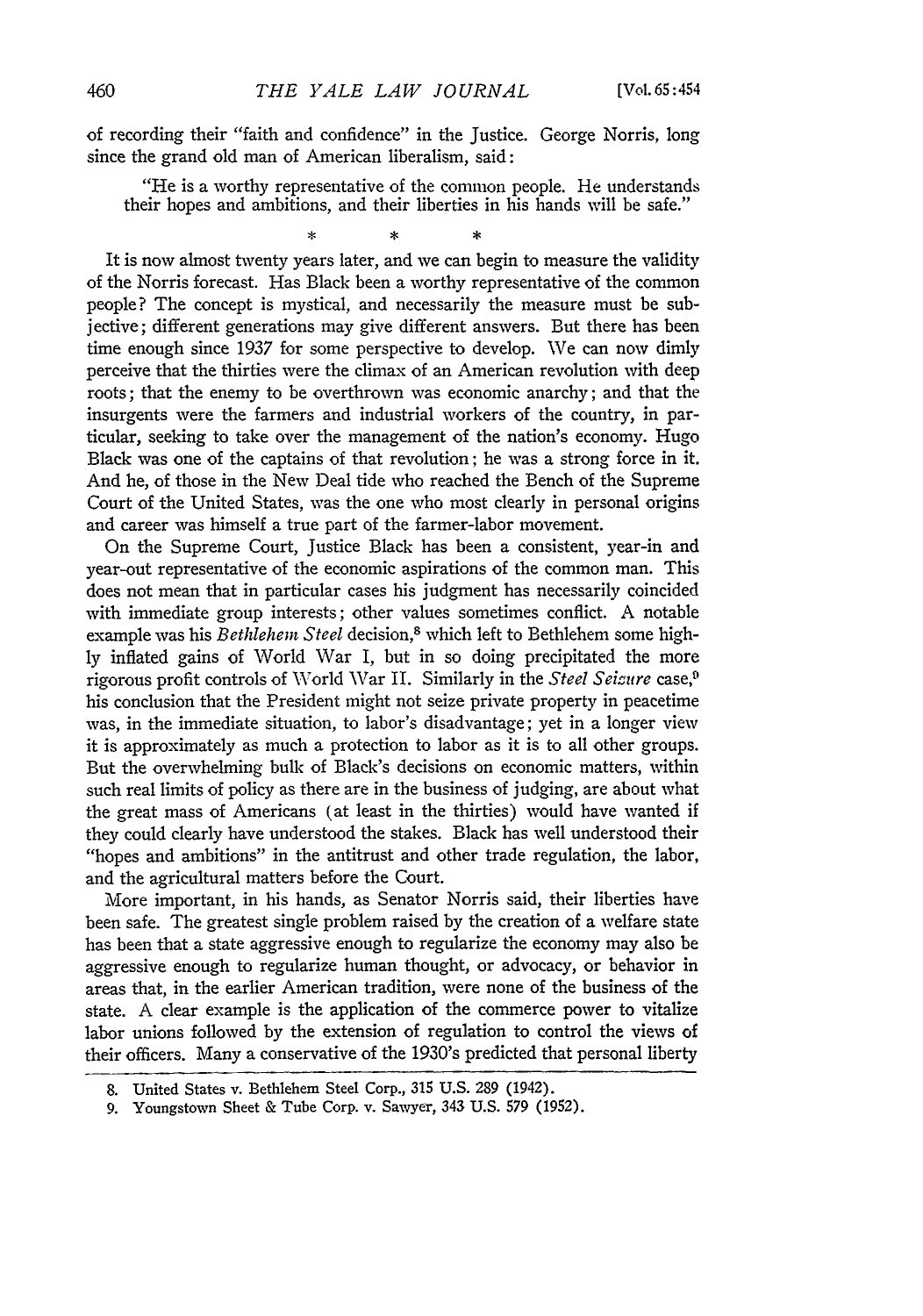would fall with the expansion of government, and today many an early enthusiast for the age of reform fears that these critics may have been alarming**ly** right.

For almost twenty years, Justice Black has preached the solving doctrine that the government should at the same time be both all-powerful and allweak: that over the economy it should have all the power needed to cope with the problems of each day, and that over the thought, speech and spirit of the citizen it should have no power at all.

This much at least of what he conceives to be the Jeffersonian tradition, the Justice has systematically carried into our times. No one ever scared harder; and his faith in the redoubtable qualities of the Republic enables him to be unconcerned at the sea of political perils that, we are so regularly told, surrounds us.

Justice Black is the extreme proponent in public life of the view that there should be no restrictions whatsoever on freedom of speech. Since the days in the Senate when he opposed the practice of censoring books imported from abroad, he has adhered to the simple view that the First Amendment is the greatest of American liberties, and that the words "no law abridging the freedom of speech, or of the press" mean, quite simply, that there should be no law that abridges either. The Amendment is, he has said,

"precise enough to mark out an area over which Government should have no power at all .... The language of the First Amendment indicates to me that the Founders weighed the risks involved in such freedoms and deliberately chose to stake this Government's security and life upon preserving liberty to discuss public affairs intact and untouchable **by** government.<sup>3710</sup>

There have been occasions when the most zealous of his admirers wish that the Justice had gone a step farther in the civil libertarian's direction. He has shown a curious indifference to the expansion of the power to search and to seize; $^{11}$  he went along with all his Brothers on the black day when the Court upheld the wartime power to issue racist decrees; $12$  and he was not publicly recorded as dissenting from the denial of review of the Eighth Circuit decision that first upheld the validity of the Smith Act,<sup>13</sup> and laid the ground work for the regression of recent years-although that case came at a time when the Court's liberal bloc might have been strong enough to build solid foundations for freedom of speech.

But that the extreme exponents of civil liberty find so little to quarrel with is a sure indication that Black has indeed been ardent in freedom's cause. He has

<sup>10.</sup> Commencement Address by Justice Black, Swarthmore College, June 6, 1955. See also the succeeding article, Cahn, *The Firstness of the First Amendment, 65* **YALE** L.J. 464, 475 at n.33 (1956).

<sup>11.</sup> Examples are very numerous. See, e.g., Harris v. United States, 331 U.S. 145 (1947).

<sup>12.</sup> Hirabayashi v. United States, 320 U.S. 81 (1943).

<sup>13.</sup> Dunne v. United States, 138 F.2d **137** (Sth Cir.), *cert. denied,* 320 U.S. **790** (1943).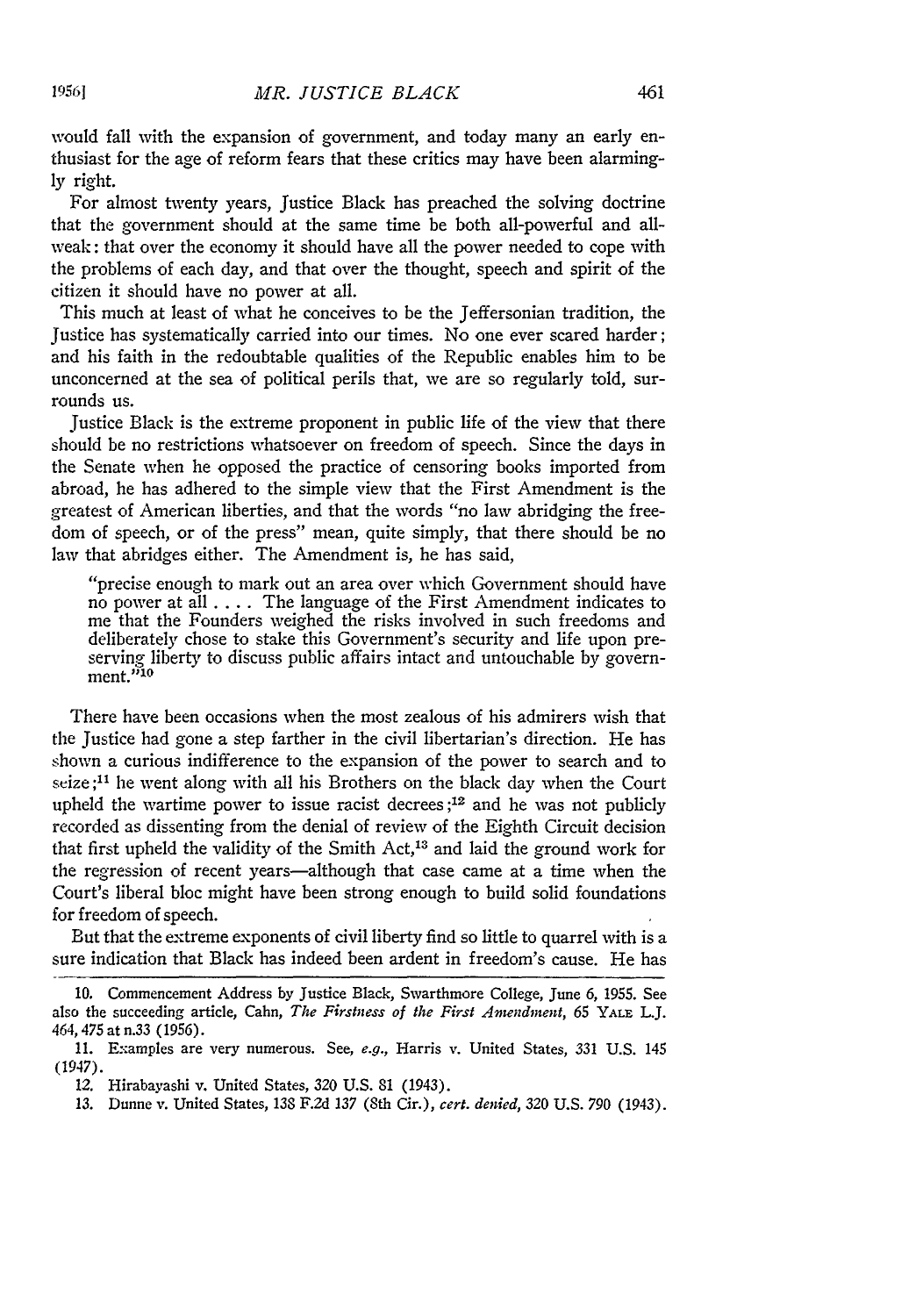done much to improve criminal procedure, to protect freedom of religion, and above all to guard freedom of speech. Along with Justice Douglas, he is probably the American in public life most completely out of sympathy with the concept of "internal security," as that mellifluous symbol is currently so generally used.14 It may be that the country will never recover from its fear psychosis of recent years; that it will never return to the era when an American could speak his mind or read his books without the fear that his words were being recorded or his titles turned over to secret police files. The country did recover from a lesser but similar binge in the twenties, in part because it had the charts of Holmes and Brandeis to guide the recovery. If the teachings of Black--and Douglas-perform a similar function for another generation, the Justice will have done his largest service.

Personally, time has mellowed Black, and reduced his at most only occasional bite. Years ago, his friends rarely heard him speak a harsh word of anyone no matter how great his political enmity may have been; now they never do. Occasionally excitable and often intense, he is nonetheless a practicing exponent of the doctrine of malice toward none. Few spirits are so little rusted with rancor.

His personal routine is simple. Work, gardening, reading, tennis and a trip to Alabama or Florida whenever possible, have become habits. He has a few old friends whom he enjoys, and not the slightest interest in Washington's social life or glamor. An occasional bridge game, based on a recently mastered Goren, can occupy him thoroughly and is played with the same remarkable intensity and yet indifference to result with which he played Monopoly with his children years ago. He takes pride in the accomplishments of his children, and his grandchildren are his delight. His is a life without envy, from which whatever there was of personal ambition has completely gone out.

What of the future? Justice Black can retire when he will, knowing that he is already established as one of the great Justices beyond any serious alteration of reputation by future events. From now on out, as for some years past, his income will be unaffected by whether he works or not; and the Court routine, though itself a pleasure, interferes with other satisfactions. In this era, when moderation is the watchword and a "liberal" is someone who fights merely to retain some part of the accomplishments that Black's legislative generation won, an old New Dealer in public life has a certain air of obsolescence. Moreover, on those matters of individual liberty which are of the greatest concern, Black is in a minority so small as to be virtually hopeless. One is reminded a little of Mr. Justice Roberts, who after his retirement used to joke that he could not stay in the business of selling justice at a discount of eight to one.

<sup>14.</sup> The Justice has dissented from each step in the upholding of the "loyalty" and "security" systems; and in close cases, his views have affected the result. See, *e.g.,* Joint Anti-Fascist Refugee Comm. v. McGrath, 341 U.S. 123 (1951).